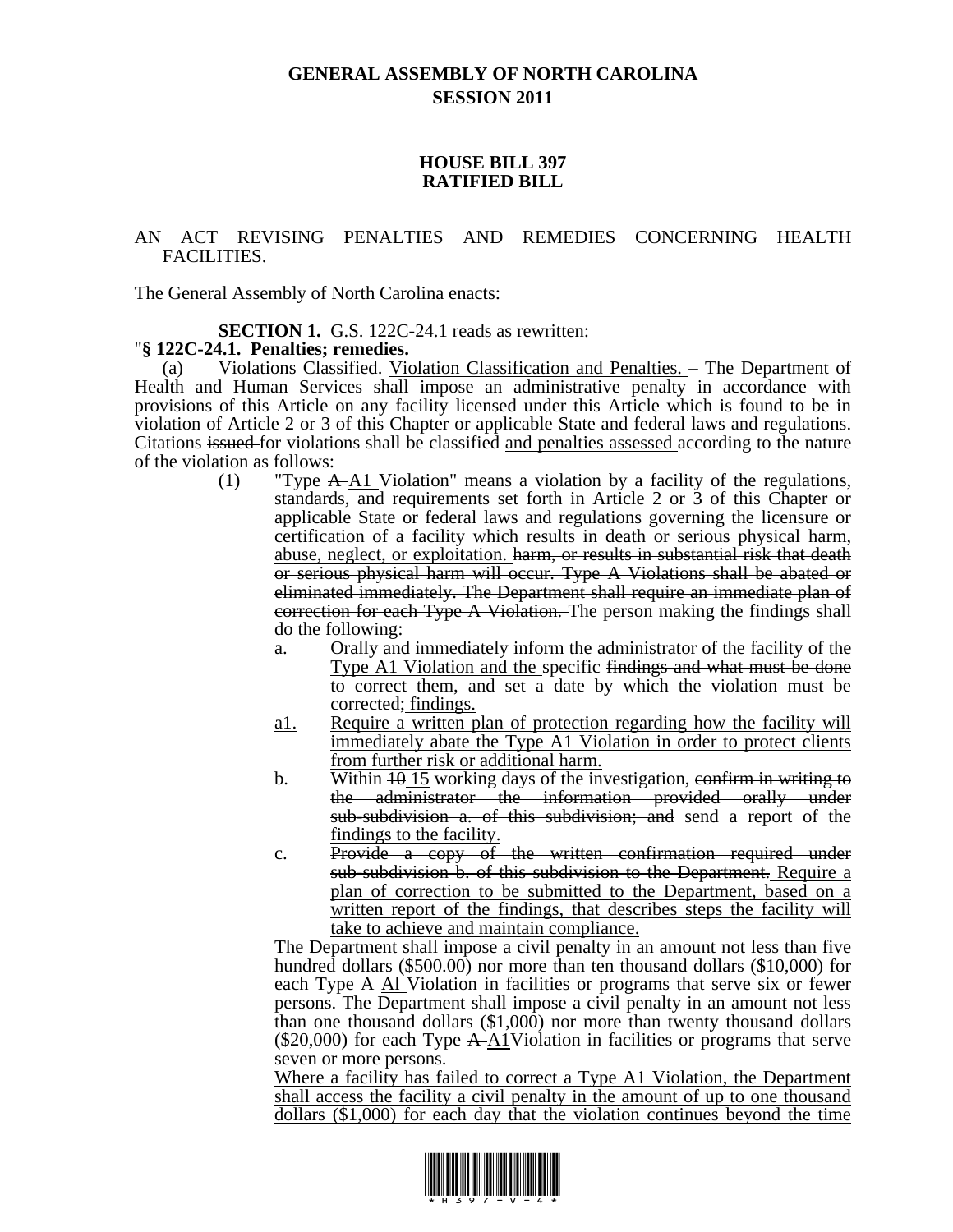specified for correction. The Department or its authorized representative shall determine whether the violation has been corrected.

- (1a) "Type A2 Violation" means a violation by a facility of the regulations, standards, and requirements set forth in Article 2 or 3 of this Chapter or applicable State or federal laws and regulations governing the licensure or certification of a facility which results in substantial risk that death or serious physical harm, abuse, neglect, or exploitation will occur. The person making the findings shall do the following:
	- a. Orally and immediately inform the facility of the Type A2 Violation and the specific findings.
	- b. Require a written plan of protection regarding how the facility will immediately abate the Type A2 Violation in order to protect clients or residents from further risk or additional harm.
	- c. Within 15 working days of the investigation, send a report of the findings to the facility.
	- d. Require a plan of correction to be submitted to the Department, based on the written report of the findings, that describes steps the facility will take to achieve and maintain compliance.

The violation or violations shall be corrected within the time specified for correction by the Department or its authorized representative. The Department may or may not assess a penalty taking into consideration the compliance history, preventative measures, and response to previous violations by the facility. Where a facility has failed to correct a Type  $A2$ Violation, the Department shall assess the facility a civil penalty in the amount of up to one thousand dollars (\$1,000) for each day that the deficiency continues beyond the time specified for correction by the Department or its authorized representative. The Department or its authorized representative shall determine whether the violation has been corrected.

- (1b) "Past Corrected Type A1 or Type A2 Violation" means either (i) the violation was not previously identified by the Department or its authorized representative or (ii) the violation was discovered by the facility and was self-reported, but in either case the violation has been corrected. In determining whether a penalty should be assessed under this section, the Department shall consider the following factors:
	- a. Preventative measures in place prior to the violation.
	- b. Whether the violation or violations were abated immediately.
	- c. Whether the facility implemented corrective measures to achieve and maintain compliance.
	- d. Whether the facility's system to ensure compliance is maintained and continues to be implemented.
		- Whether the regulatory area remains in compliance.
- (2) "Type B Violation" means a violation by a facility of the regulations, standards, and requirements set forth in Article 2 or 3 of this Chapter or applicable State or federal laws and regulations governing the licensure or certification of a facility which present a direct relationship is detrimental to the health, safety, or welfare of any client or patient, but which does not result in substantial risk that death or serious physical harm-harm, abuse, neglect, or exploitation will occur. The Department shall require a plan of correction for each Type B Violation and may require the facility to establish a specific plan of correction within a specific time period to address the violation.The person making the findings shall do the following:
	- a. Orally and immediately inform the facility of the Type B Violation and the specific findings.
	- b. Require a written plan of protection regarding how the facility will immediately abate the Type B Violation in order to protect clients or residents from further risk or additional harm.
	- c. Within 15 working days of the investigation, send a report of the findings to the facility.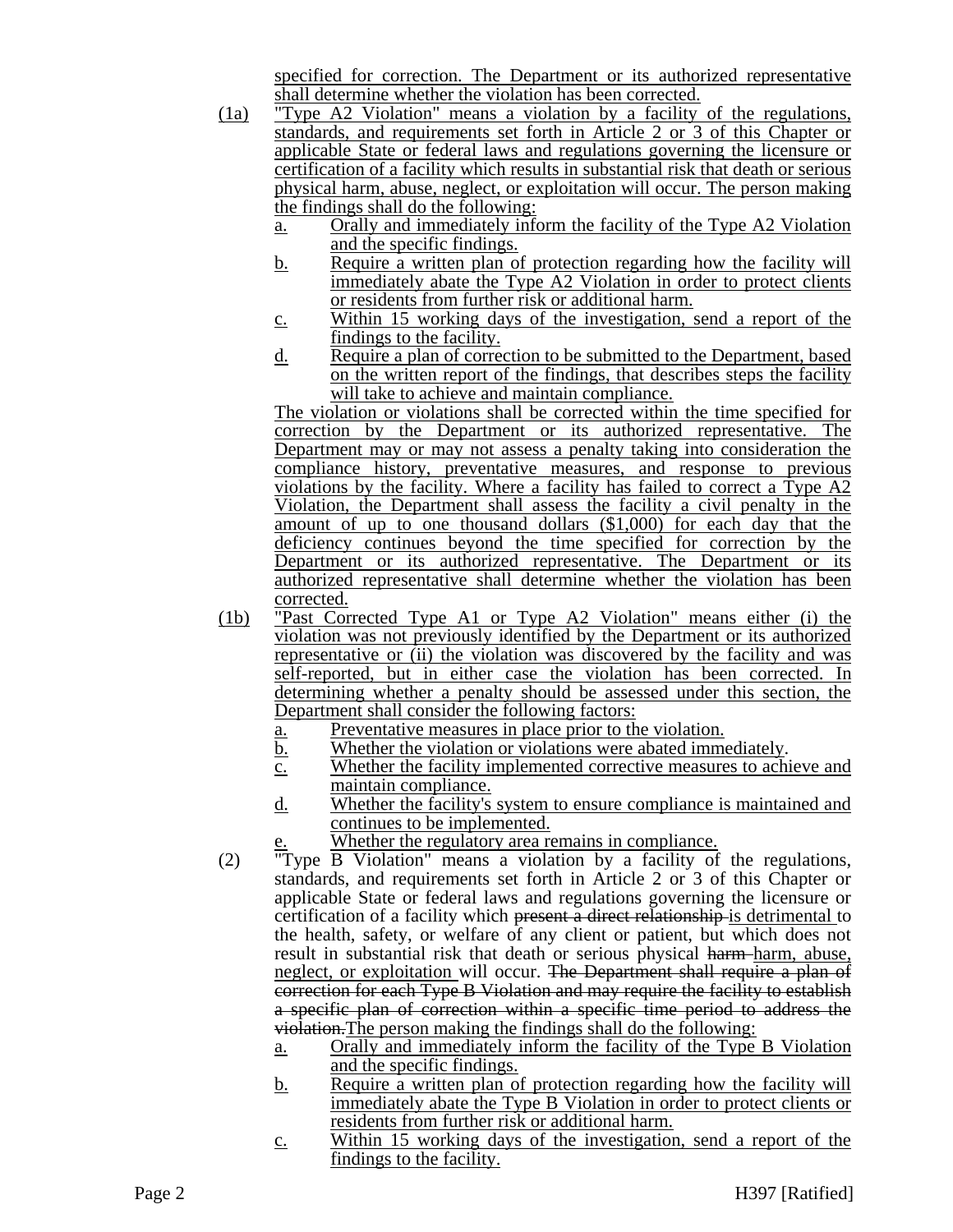- d. Require a plan of correction to be submitted to the Department, based on the written report of the findings, that describes steps the facility will take to achieve and maintain compliance.
- (b) Penalties for Failure to Correct Violations Within Time Specified.
	- (1) Where a facility has failed to correct a Type A Violation, the Department shall assess the facility a civil penalty in the amount of up to one thousand dollars (\$1,000) for each day that the deficiency continues beyond the time specified in the plan of correction approved by the Department or its authorized representative. The Department or its authorized representative shall ensure that the violation has been corrected.
	- $\left(2\right)$  Where a facility has failed to correct a Type B Violation within the time specified for correction by the Department or its authorized representative, the Department shall assess the facility a civil penalty in the amount of up to four hundred dollars  $(\$400.00)$  for each day that the deficiency-violation continues beyond the date specified for correction without just reason for the failure. The Department or its authorized representative shall ensure that the violation has been corrected.
	- (3) Repeat Violations. The Department shall impose a civil penalty which is treble the amount assessed under subdivision  $(1)$  of this subsection  $(a)$  of this section when a facility under the same management, ownership, or control management or ownership has received a citation during the previous 12 months for which the appeal rights are exhausted and penalty payment is expected or has occurred, and has received a citation and paid a penalty for the current violation is for violating the same specific provision of a statute or regulation for which it received a citation-violation during the previous 12 months.

(c) Factors to Be Considered in Determining Amount of Initial Penalty. – In determining the amount of the initial penalty to be imposed under this section, the Department shall consider the following factors:

- (1) There is substantial risk that serious physical harm, abuse, neglect, or exploitation will occur, and this has not been corrected within the time specified by the Department or its authorized representative; The gravity of the violation, including the fact that death or serious physical harm to a client or patient has resulted; the severity of the actual or potential harm, and the extent to which the provisions of the applicable statutes or regulations were violated;
- (2) Serious physical harm, abuse, neglect, or exploitation, without substantial risk for client death, did occur; The gravity of the violation, including the probability that death or serious physical harm to a client or patient will result; the severity of the potential harm, and the extent to which the provisions of the applicable statutes or regulations were violated;
- (3) Serious physical harm, abuse, neglect, or exploitation, with substantial risk for client death, did occur; The gravity of the violation, including the probability that death or serious physical harm to a client or patient may result; the severity of the potential harm, and the extent to which the provisions of the applicable statutes or regulations were violated;
- (3a) A client died;
- (3b) A client died and there is substantial risk to others for serious physical harm, abuse, neglect, or exploitation;
- $\frac{3c}{4}$  A client died and there is substantial risk for further client death;<br>(4) The reasonable diligence exercised by the licensee to co
- The reasonable diligence exercised by the licensee to comply with G.S. 131E-256 and other applicable State and federal laws and regulations;
- (5) Efforts by the licensee to correct violations;
- (6) The number and type of previous violations committed by the licensee within the past 36 months; and
- (7) The amount of assessment necessary to ensure immediate and continued compliance; and
- (8) The number of clients or patients put at risk by the violation.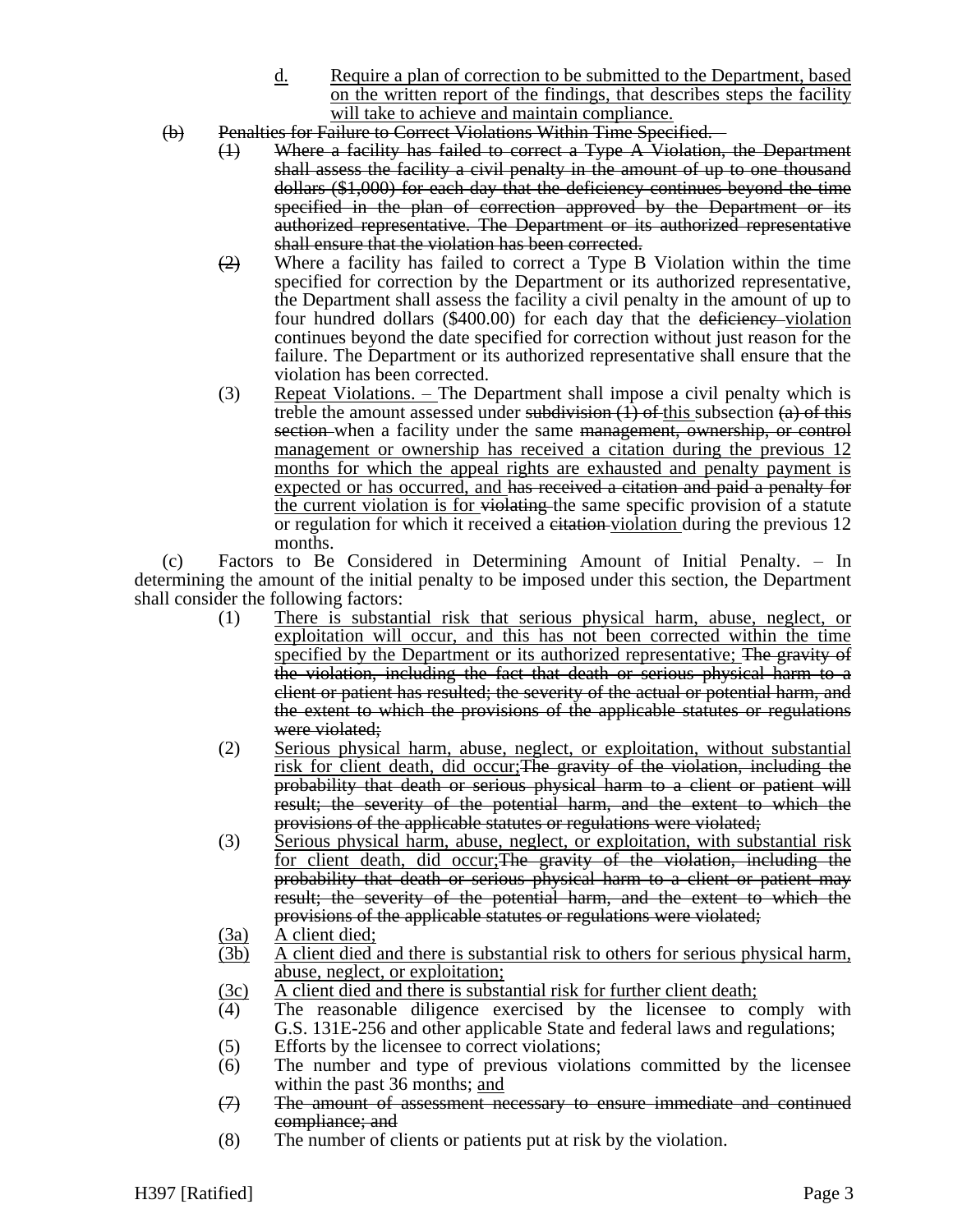(d) The facts found to support the factors in subsection (c) of this section shall be the basis in determining the amount of the penalty. The Department shall document the findings in written record and shall make the written record available to all affected parties including:

- (1) The licensee involved;
- (2) The clients or patients affected; and
- (3) The family members or guardians of the clients or patients affected.

(e) The Department shall impose a civil penalty of fifty dollars (\$50.00) per day on any facility which refuses to allow an authorized representative of the Department to inspect the premises and records of the facility.

(f) Any facility wishing to contest a penalty shall be entitled to an administrative hearing as provided in Chapter 150B of the General Statutes. A petition for a contested case shall be filed within 30 days after the Department mails a notice of penalty to a licensee. At least the following specific issues shall be addressed at the administrative hearing:

- (1) The reasonableness of the amount of any civil penalty assessed, and
- (2) The degree to which each factor has been evaluated pursuant to subsection (c) of this section to be considered in determining the amount of an initial penalty.

If a civil penalty is found to be unreasonable or if the evaluation of each factor is found to be incomplete, the hearing officer may recommend that the penalty be adjusted accordingly.

(g) Any penalty imposed by the Department of Health and Human Services under this section shall commence on the day the violation began. date of the letter of notification of the penalty amount.

(h) The Secretary may bring a civil action in the superior court of the county wherein the violation occurred to recover the amount of the administrative penalty whenever a facility:

- (1) Which has not requested an administrative hearing fails to pay the penalty within 60 days after being notified of the penalty, or
- (2) Which has requested an administrative hearing fails to pay the penalty within 60 days after receipt of a written copy of the decision as provided in G.S. 150B-36.

 $(i)$  In lieu of assessing  $an$ -all or some of the administrative penalty, the Secretary may order a facility to provide staff training  $\frac{d}{dx}$  if the training is:

- 
- (1) Specific to the violation;<br>(2) Approved by the Depart (2) Approved by the Department of Health and Human Services; and Taught by someone approved by the Department.
- $\frac{1}{(1)}$  Taught by someone approved by the Department.<br>
The penalty would be for the facility's only vi
- The penalty would be for the facility's only violation within a 12-month period preceding the current violation and while the facility is under the same management; and
- $(2)$  The training is:
	- a. Specific to the violation;
	- b. Approved by the Department of Health and Human Services; and
	- c. Taught by someone approved by the Department and other than the provider.

(j) The clear proceeds of civil penalties provided for in this section shall be remitted to the State Treasurer for deposit in accordance with State law.

(k) In considering renewal of a license, the Department shall not renew a license if outstanding fines and penalties imposed by the Department against the facility or program have not been paid. Fines and penalties for which an appeal is pending are exempt from consideration for nonrenewal under this subsection."

**SECTION 2.** G.S. 131D-34 reads as rewritten:

## "**§ 131D-34. Penalties; remedies.**

(a) Violations Classified. Violation Classification and Penalties. – The Department of Health and Human Services shall impose an administrative penalty in accordance with provisions of this Article on any facility which is found to be in violation of requirements of G.S. 131D-21 or applicable State and federal laws and regulations. Citations issued for violations shall be classified and penalties assessed according to the nature of the violation as follows:

> (1) "Type A Al Violation" means a violation by a facility of the regulations, standards, and requirements set forth in G.S. 131D-21 or applicable State or federal laws and regulations governing the licensure or certification of a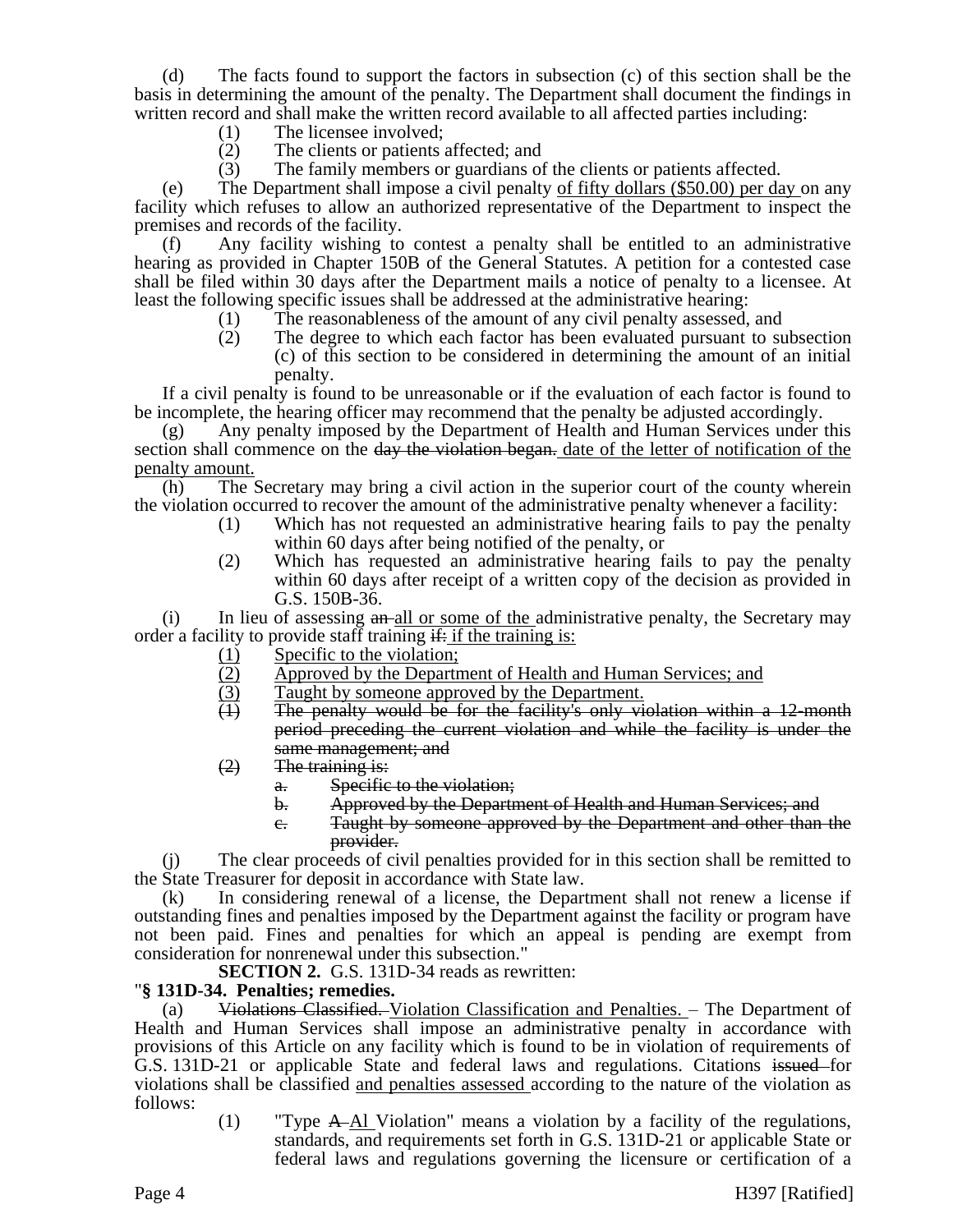facility which results in death or serious physical harm, abuse, neglect, or exploitation. or results in substantial risk that death or serious physical harm will occur. Type A Violations shall be abated or eliminated immediately. The Department shall require an immediate plan of correction for each Type A Violation. The person making the findings shall do the following:

- a. Orally and immediately inform the administrator of the facility of the Type A1 Violation and the specific findings-findings. and what must be done to correct them, and set a date by which the violation must be corrected;
- a1. Require a written plan of protection regarding how the facility will immediately abate the Type A1 Violation in order to protect residents from further risk or additional harm.
- b. Within  $10-15$  working days of the investigation, confirm in writing to the administrator the information provided orally under sub-subdivision a. of this subdivision; andsend a report of the findings to the facility.
- c. Provide a copy of the written confirmation required under sub-subdivision b. of this subdivision to the Department. Require a plan of correction to be submitted to the Department, based on the written report of the findings, that describes steps the facility will take to achieve and maintain compliance.

The Department shall impose a civil penalty in an amount not less than five hundred dollars (\$500.00) nor more than ten thousand dollars (\$10,000) for each Type A-Al Violation in homes-facilities licensed for six or fewer beds. The Department shall impose a civil penalty in an amount not less than one thousand dollars (\$1,000) nor more than twenty thousand dollars (\$20,000) for each Type A Al Violation in facilities licensed for seven or more beds. Where a facility has failed to correct a Type A1 Violation, the Department shall assess the facility a civil penalty in the amount of up to one thousand dollars (\$1,000) for each day that the violation continues beyond the time specified for correction by the Department or its authorized representative. The Department or its authorized representative shall determine whether the violation has been corrected.

- (1a) "Type A2 Violation" means a violation by a facility of the regulations, standards, and requirements set forth in G.S. 131D-21 or applicable State or federal laws and regulations governing the licensure or certification of a facility which results in substantial risk that death or serious physical harm, abuse, neglect, or exploitation will occur. The person making the findings shall do the following:
	- a. Orally and immediately inform the facility of the Type A2 Violation and the specific findings.
	- b. Require a written plan of protection regarding how the facility will immediately abate the Type A2 Violation in order to protect clients or residents from further risk or additional harm.
	- c. Within 15 working days of the investigation, send a report of the findings to the facility.
	- d. Require a plan of correction to be submitted to the Department, based on the written report of the findings, that describes steps the facility will take to achieve and maintain compliance.

The violation or violations shall be corrected within the time specified for correction by the Department or its authorized representative. The Department may or may not assess a penalty taking into consideration the compliance history, preventative measures, and response to previous violations by the facility. Where a facility has failed to correct a Type A2 Violation, the Department shall assess the facility a civil penalty in the amount of up to one thousand dollars (\$1,000) for each day that the deficiency continues beyond the time specified for correction by the Department or its authorized representative. The Department or its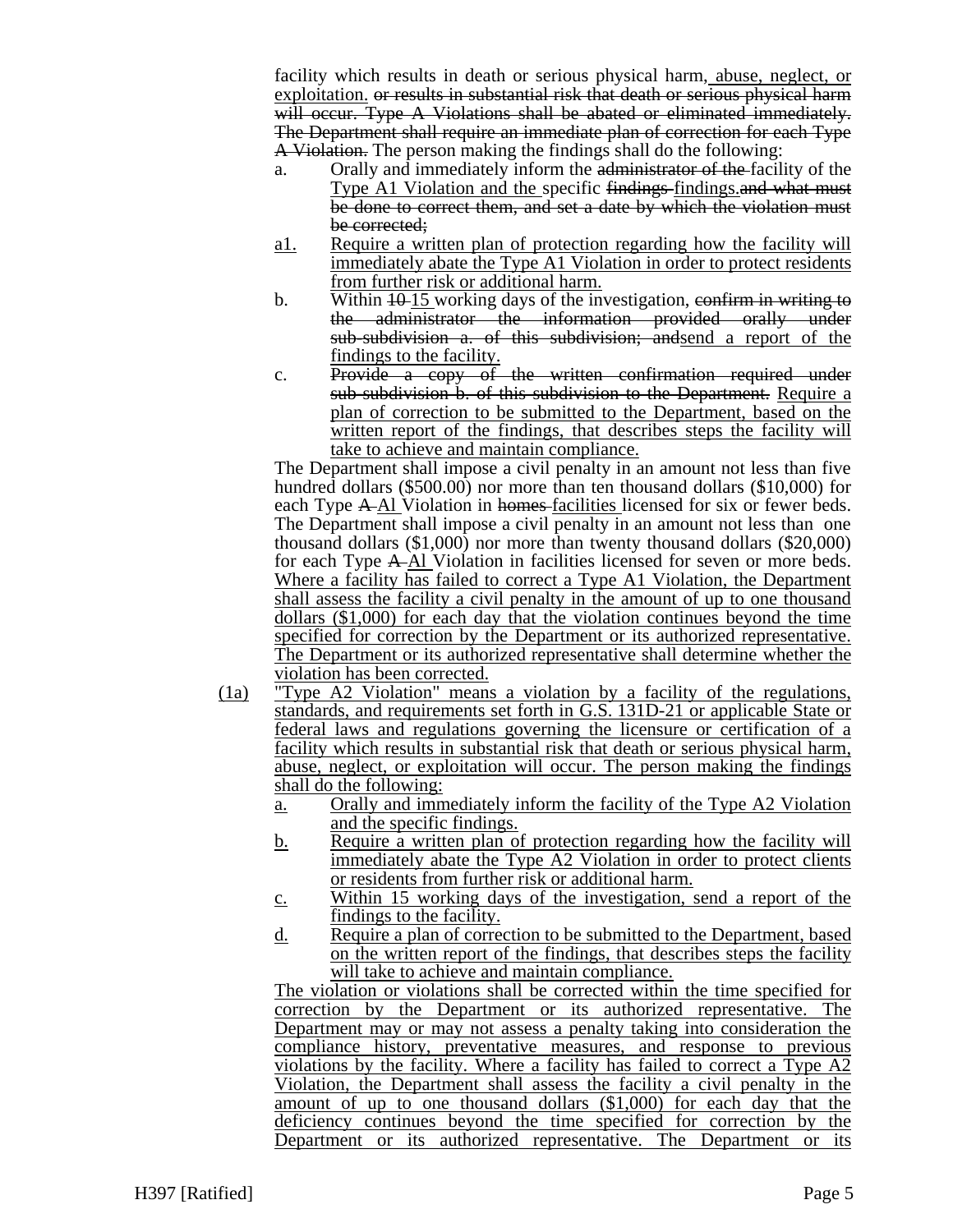authorized representative shall determine whether the violation has been corrected.

(1b) "Past Corrected Type A1 or Type A2 Violation" means either (i) the violation was not previously identified by the Department or its authorized representative or (ii) the violation was discovered by the facility and was self-reported, but in either case the violation has been corrected. In determining whether a penalty should be assessed under this section, the Department shall consider the following factors:

- a. Preventive systems in place prior to the violation.
- b. Whether the violation or violations were abated immediately.
- c. Whether the facility implemented corrective measures to achieve maintain compliance.
- d. Whether the facility's system to ensure compliance is maintained and continues to be implemented.
	- Whether the regulatory area remains in compliance.
- (2) "Type B Violation" means a violation by a facility of the regulations, standards and requirements set forth in G.S. 131D-21 or applicable State or federal laws and regulations governing the licensure or certification of a facility which is detrimental present a direct relationship to the health, safety, or welfare of any resident, but which does not result in substantial risk that death or serious physical harm-harm, abuse, neglect, or exploitation will occur. The Department shall require a plan of correction for each Type B Violation and may require the facility to establish a specific plan of correction within a reasonable time period to address the violation. The required plan cannot exceed requirements imposed by existing rule or law.The person making the findings shall do the following:
	- a. Orally and immediately inform the facility of the Type B Violation and the specific findings.
	- b. Require a written plan of protection regarding how the facility will immediately abate the Type B Violation in order to protect residents from further risk or additional harm.
	- c. Within 15 working days of the investigation, send a report of the findings to the facility.
	- d. Require a plan of correction to be submitted to the Department, based on the written report of the findings, that describes steps the facility will take to achieve and maintain compliance.
- (b) Penalties for failure to correct violations within time specified.
	- (1) Where a facility has failed to correct a Type A Violation, the Department shall assess the facility a civil penalty in the amount of up to one thousand dollars (\$1,000) for each day that the deficiency continues beyond the time specified in the plan of correction approved by the Department or its authorized representative. The Department or its authorized representative shall ensure that the violation has been corrected.
	- $\left(2\right)$  Where a facility has failed to correct a Type B Violation within the time specified for correction by the Department or its authorized representative, the Department shall assess the facility a civil penalty in the amount of up to four hundred dollars (\$400.00) for each day that the deficiency violation continues beyond the date specified for correction without just reason for such failure. The Department or its authorized representative shall ensure that the violation has been corrected.
	- (3) Repeat Violations. The Department shall impose a civil penalty which is treble the amount assessed under subdivision  $(1)$  of subsection (a) of this section when a facility under the same management, ownership, or control has received a citation management or ownership has received a citation during the previous 12 months for which the appeal rights are exhausted and penalty payment is expected or has occurred, and the current violation is and paid a penalty for violating the same specific provision of a statute or regulation for which it received a citation-violation during the previous 12 months. The counting of the 12-month period shall be tolled during any time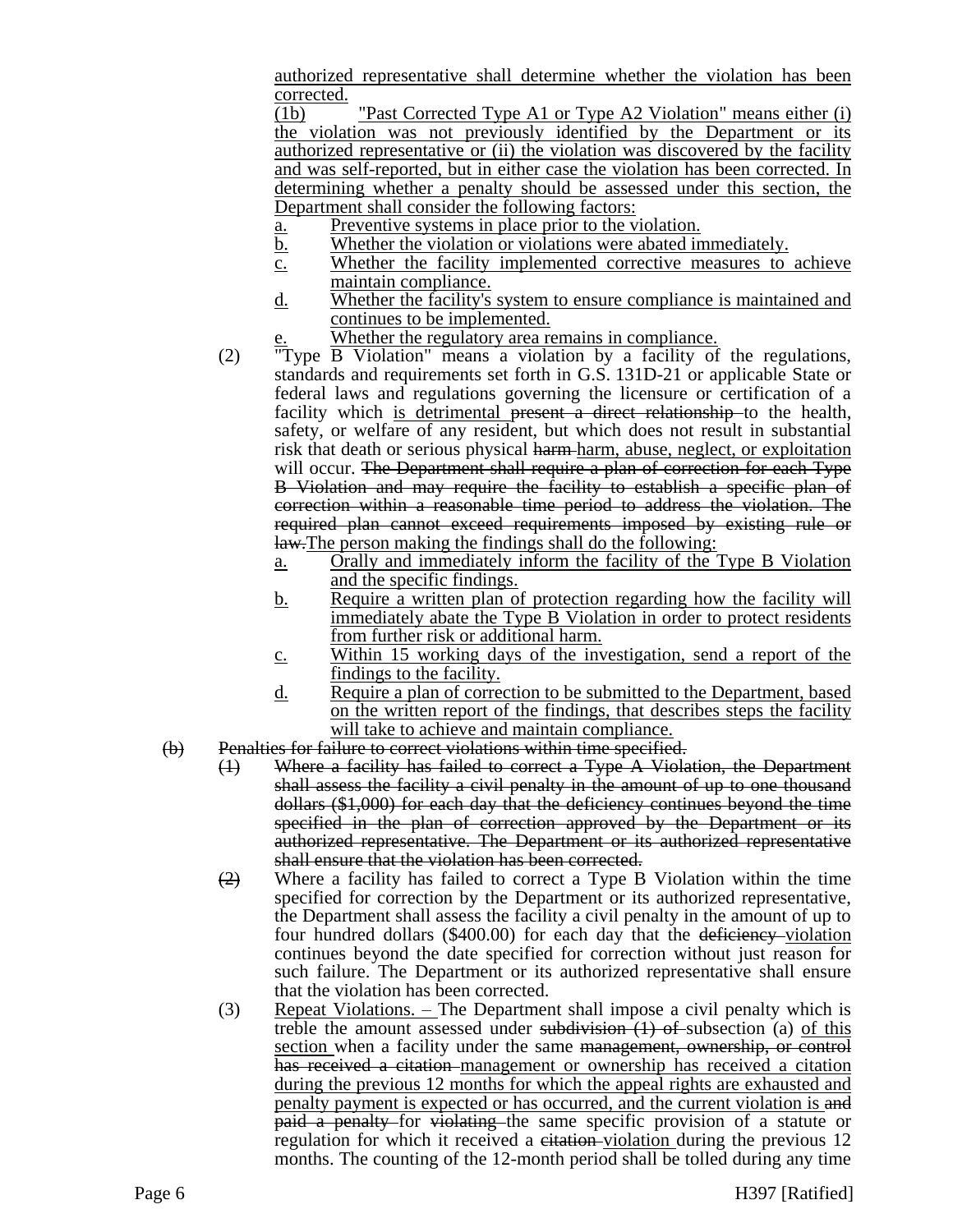when the facility is being operated by a court-appointed temporary manager pursuant to Article 4 of this Chapter.

(c) Factors to be considered in determining amount of initial penalty. Factors to Be Considered in Determining Amount of Initial Penalty. – In determining the amount of the initial penalty to be imposed under this section, the Department shall consider the following factors:

- (1) The gravity of the violation, including the fact that death or serious physical harm to a resident has resulted; the severity of the actual or potential harm, and the extent to which the provisions of the applicable statutes or regulations were violated;There is substantial risk that serious physical harm, abuse, neglect, or exploitation will occur;
- (1a) The gravity of the violation, including the probability that death or serious physical harm to a resident will result; the severity of the potential harm, and the extent to which the provisions of the applicable statutes or regulations were violated; Serious physical harm, abuse, neglect, or exploitation, without substantial risk for resident death, did occur;
- (1b) The gravity of the violation, including the probability that death or serious physical harm to a resident may result; the severity of the potential harm, and the extent to which the provisions of the applicable statutes or regulations were violated; Serious physical harm, abuse, neglect, or exploitation, with substantial risk for resident death, did occur;
- 
- $\frac{(1c)}{(1d)}$  A resident died; A resident died and there is substantial risk to others for serious physical harm, abuse, neglect, or exploitation;
- (1e) A resident died and there is substantial risk for further resident death;
- (2) The reasonable diligence exercised by the licensee to comply with G.S. 131E-256 and <del>G.S. 131E-265</del> G.S. 131D-40 and other applicable State and federal laws and regulations;
- (2a) Efforts by the licensee to correct violations;
- (3) The number and type of previous violations committed by the licensee within the past 36 months; and
- (4) The amount of assessment necessary to insure immediate and continued compliance; and
- $(5)$  (4) The number of <del>patients</del> residents put at risk by the violation.

(c1) The facts found to support the factors in subsection (c) of this section shall be the basis in determining the amount of the penalty. The Secretary-Department shall document the findings in written record and shall make the written record available to all affected parties including:

- (1) The penalty review committee;
- (2) The local department of social services who is responsible for oversight of the facility involved;
- (3) The licensee involved;
- (4) The residents affected; and
- (5) The family members or guardians of the residents affected. The family member who serves as a responsible party or those who have legal authority on behalf of the affected resident.

(c2) Local county departments of social services and Division of Health Service Regulation personnel shall submit proposed penalty recommendations to the Department within 45 days of the citation of a violation.

(d) The Department shall impose a civil penalty of fifty dollars  $(\$50.00)$  per day on any facility which refuses to allow an authorized representative of the Department to inspect the premises and records of the facility.

(d1) The Department shall impose a civil penalty on any applicant for licensure who provides false information or omits information on the portion of the licensure application requesting information on owners, administrators, principals, or affiliates of the facility. The amount of the penalty shall be as is prescribed for a Type A A1 Violation.

(e) Any facility wishing to contest a penalty shall be entitled to an administrative hearing as provided in the Administrative Procedure Act, Chapter 150B of the General Statutes. A petition for a contested case shall be filed within 30 days after the Department mails a notice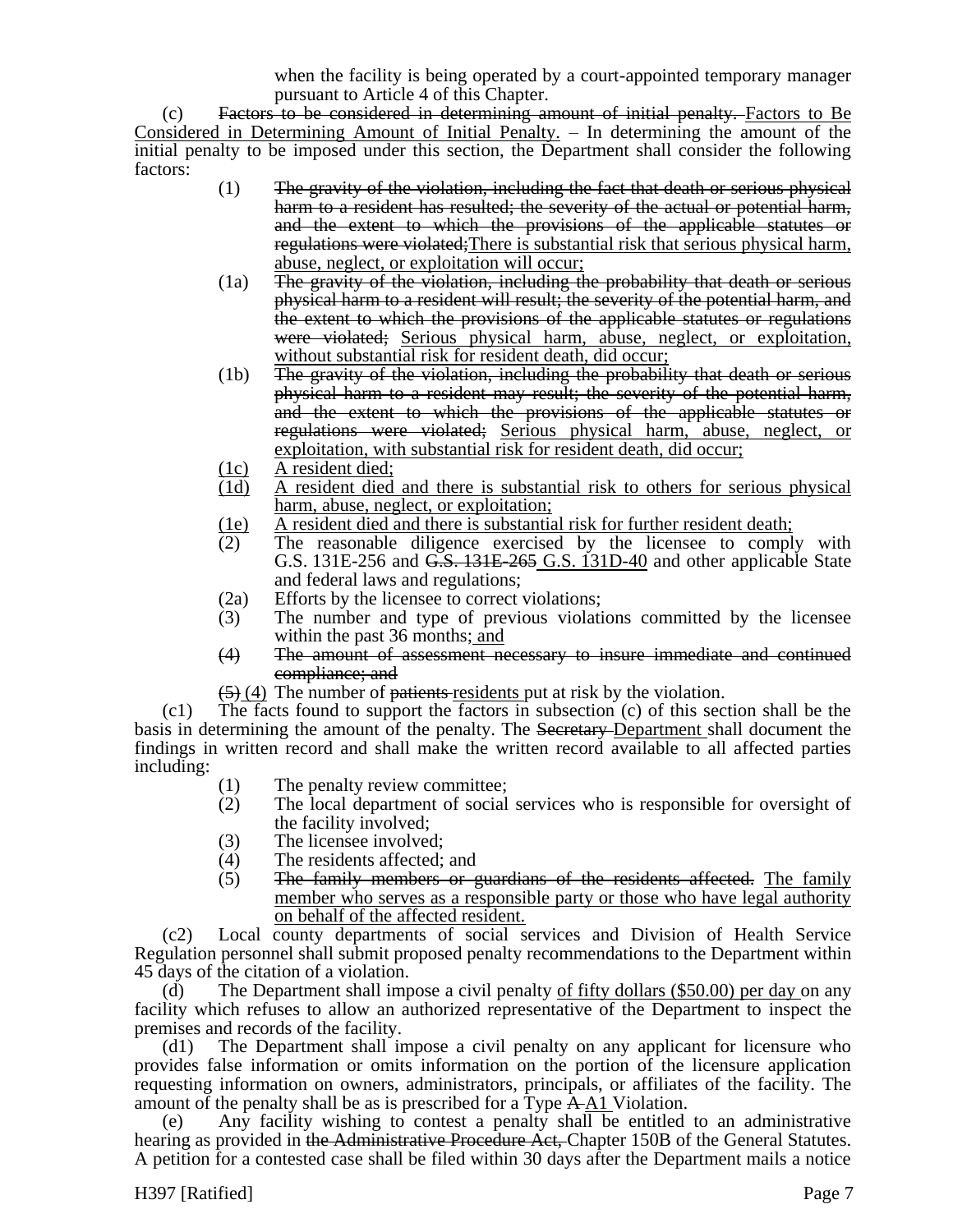of penalty to a licensee. At least the following specific issues shall be addressed at the administrative hearing:

- (1) The reasonableness of the amount of any civil penalty assessed, and
- (2) The degree to which each factor has been evaluated pursuant to subsection (c) of this section to be considered in determining the amount of an initial penalty.

If a civil penalty is found to be unreasonable or if the evaluation of each factor is found to be incomplete, the hearing officer may recommend that the penalty be adjusted accordingly.

(f) Notwithstanding the notice requirements of  $G.S. 131D-26(b)$ , any Any penalty imposed by the Department of Health and Human Services under this section shall commence on the <del>day the violation began.</del> date the violation was identified.

(g) The Secretary may bring a civil action in the superior court of the county wherein the violation occurred to recover the amount of the administrative penalty whenever a facility:

- (1) Which has not requested an administrative hearing fails to pay the penalty within 60 days after being notified of the penalty, or
- (2) Which has requested an administrative hearing fails to pay the penalty within 60 days after receipt of a written copy of the decision as provided in G.S. 150B-36.

 $(g1)$  In lieu of assessing  $a_n$ -all or some of the administrative penalty, the Secretary may order a facility to provide staff training  $\frac{d}{dx}$  if the training is:

- 
- (1) Specific to the violation;<br>(2) Approved by the Depart<br>(3) Taught by someone appr Approved by the Department of Health and Human Services; and
- (3) Taught by someone approved by the Department.<br>
(4) The cost of training does not exceed one thousand
- (1) The cost of training does not exceed one thousand dollars  $(\$1,000)$ ;<br>(2) The penalty would be for the facility's only violation within a
- The penalty would be for the facility's only violation within a 12-month period preceding the current violation and while the facility is under the same management; and
- (3) The training is:
	- a. Specific to the violation;
	- b. Approved by the Department of Health and Human Services; and
	- c. Taught by someone approved by the Department and other than the provider.

(h) The Secretary shall establish a penalty review committee within the Department, which shall meet as often as needed, but no less frequently than once each quarter of the year, to review administrative penalties assessed pursuant to this section and pursuant to G.S. 131E-129 as follows:

- (1) The Secretary shall administer the work of the Committee and provide public notice of its meetings via Web site, and provide direct notice to the following parties involved in the penalties the Committee will be reviewing:
	- a. The licensed provider, who upon receipt of the notice, shall post the notice of the scheduled Penalty Review Committee meeting in a conspicuous place available to residents, family members, and the public;
	- b. The local department of social services that is responsible for oversight of the facility involved;
	- c. The residents affected; and
	- d. Those individuals lawfully designated by the affected resident to make health care decisions for the resident.
- (2) The Secretary shall ensure that the Nursing Home/Adult Care Home Penalty Review Committee established by this subsection is comprised of nine members. At least one member shall be appointed from each of the following categories:
	- a. A licensed pharmacist;
	- b. A registered nurse experienced in long term care;
	- c. A representative of a nursing home;
	- d. A representative of an adult care home; and
	- e. Two public members. One shall be a "near" relative of a nursing home patient, chosen from a list prepared by the Office of State Long Term Care Ombudsman, Division of Aging, Department of Health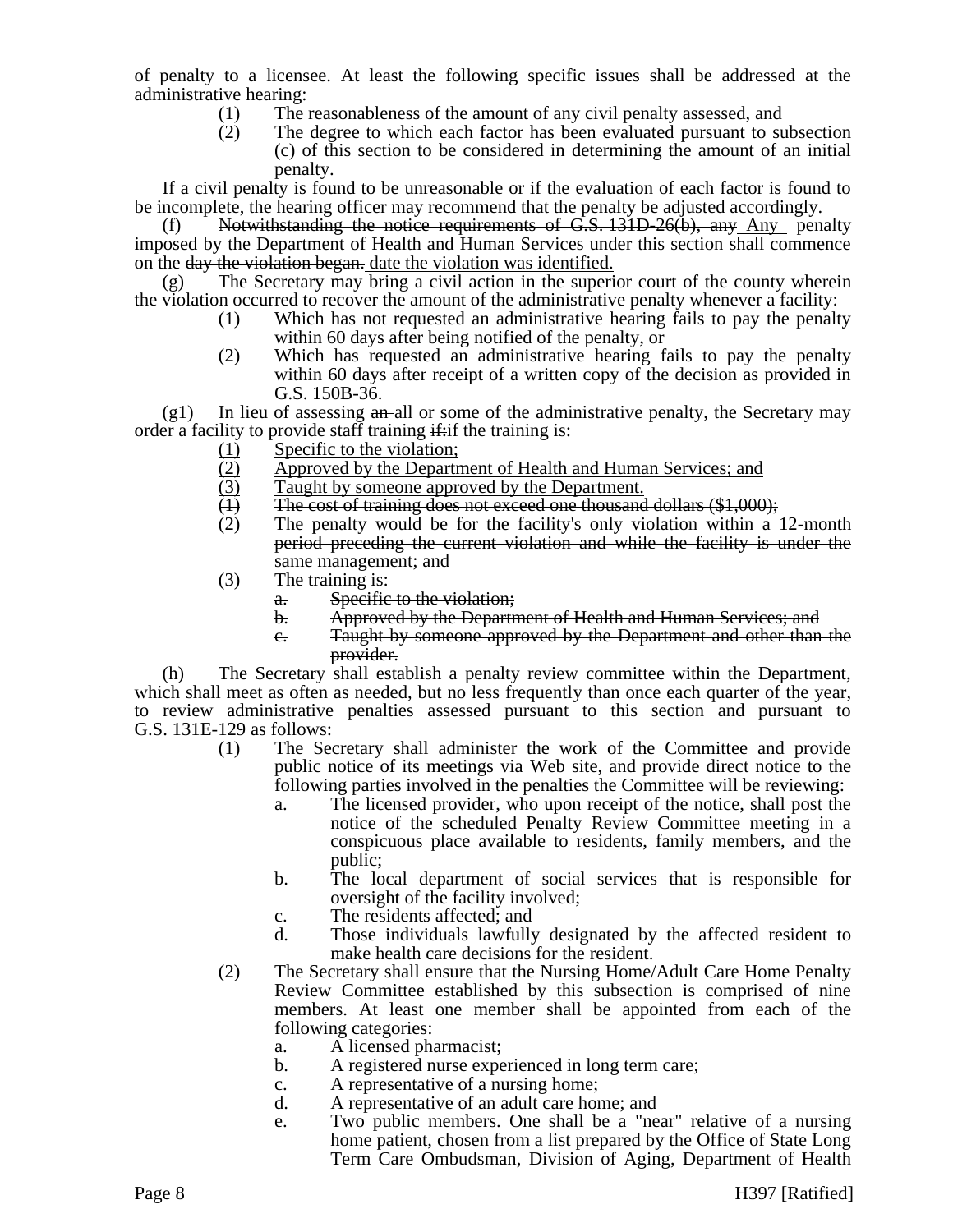and Human Services. One shall be a "near" relative of a rest home patient, chosen from a list prepared by the Office of State Long Term Care Ombudsman, Division of Aging, Department of Health and Human Services. For purposes of this subdivision, a "near" relative is a spouse, sibling, parent, child, grandparent, or grandchild.

- (3) Neither the pharmacist, nurse, nor public members appointed under this subsection nor any member of their immediate families shall be employed by or own any interest in a nursing home or adult care home.
- (4) Repealed by Session Laws 2005-276, s. 10.40A(l), effective July 1, 2005.
- (4a) Repealed by Session Laws 2007-544, s. 1, effective October 1, 2007.
- (4b) Prior to serving on the Committee, each member shall complete a training program provided by the Department of Health and Human Services that covers standards of care and applicable State and federal laws and regulations governing facilities licensed under Chapter 131D and Chapter 131E of the General Statutes.
- (5) Each member of the Committee shall serve a term of two years. The initial terms of the members shall commence on August 3, 1989. The Secretary shall fill all vacancies. Unexcused absences from three consecutive meetings constitute resignation from the Committee.
- (6) The Committee shall be cochaired by:
	- a. One member of the Department outside of the Division of Health Service Regulation; and
	- b. One member who is not affiliated with the Department.

(i) The clear proceeds of civil penalties provided for in this section shall be remitted to the Civil Penalty and Forfeiture Fund State Treasurer for deposit in accordance with G.S. 115C-457.2.State law."

**SECTION 3.** G.S. 131E-129 reads as rewritten:

## "**§ 131E-129. Penalties.Penalties; remedies.**

(a) Violations classified. Violation Classification and Penalties. - The Department of Health and Human Services shall impose an administrative penalty in accordance with provisions of this Part-Article on any facility's licensee facility which is found to be in violation of the requirements of G.S. 131E-117 or applicable State and federal laws and regulations. Citations issued for violations shall be classified and penalties assessed according to the nature of the violation as follows:

- (1) "Type  $A$ -Al Violation" means a violation by a facility's licensee-facility of the regulations, standards, regulations and requirements set forth in G.S. 131E-117, or applicable State or federal laws and regulations governing the licensure or certification of a facility which results in death or serious physical harm, or results in substantial risk that death or serious physical harm will occur. Type A Violations shall be abated or eliminated immediately. The Department shall require an immediate plan of correction for each Type A Violation. harm. The person making the findings shall do the following:
	- a. Orally and immediately inform the administrator of the facility of the Type A1 Violation and the specific findings and what must be done to correct them and set a date by which the violation must be corrected; findings.
	- b. Within 10 working days of the investigation, confirm in writing to the administrator the information provided orally under sub-subdivision a. of this subdivision; and
	- c. Provide a copy of the written confirmation required under sub-subdivision b. of this subdivision to the Department.
	- d. Require a written, credible allegation regarding how the facility will immediately remove the Type A1 Violation in order to protect residents from further risk or additional harm.
	- e. Within 15 working days of the investigation, send a report of the findings to the facility.
	- f. Require a plan of correction to be submitted to the Department, based on the written report of the findings, that describes steps the facility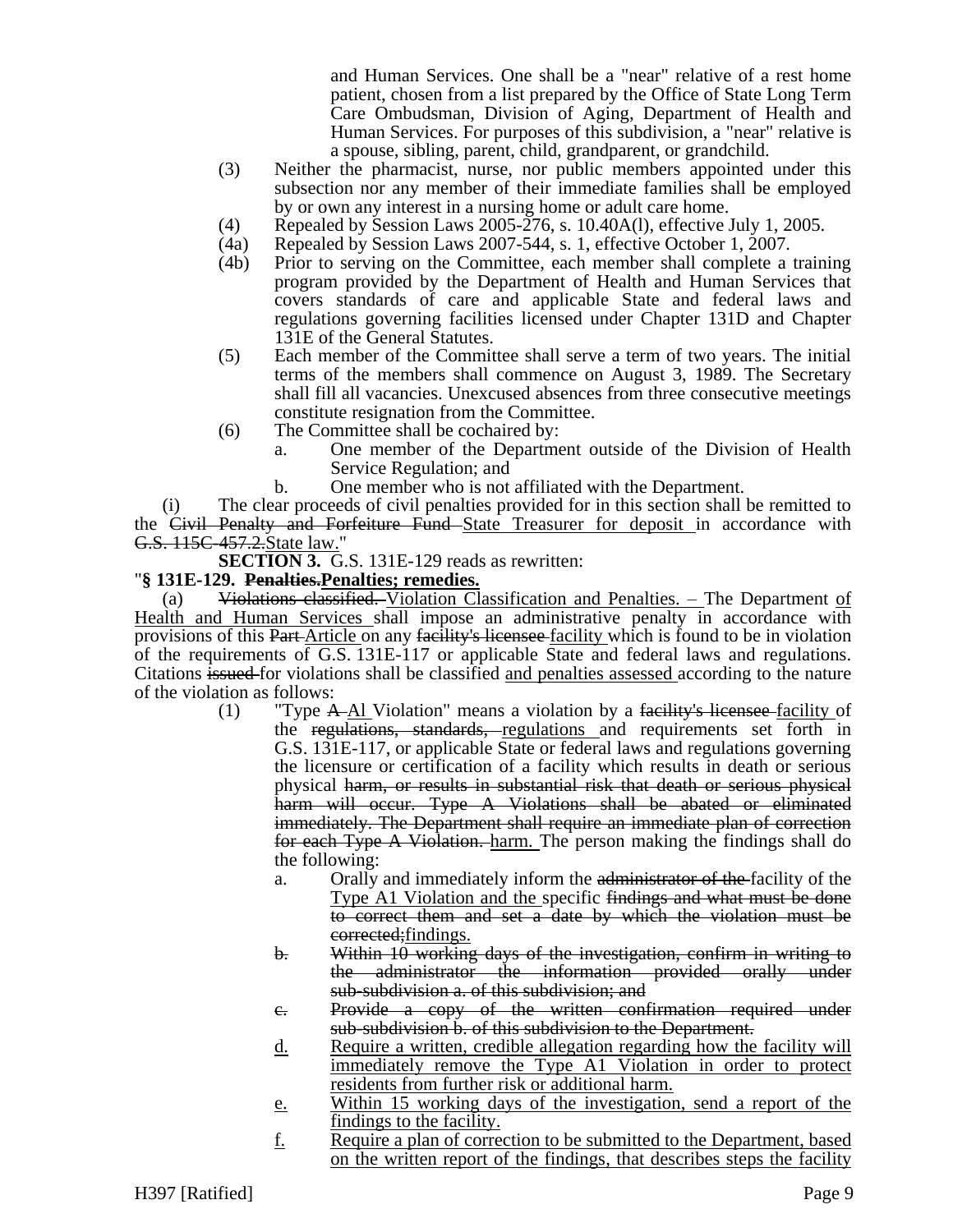will take to achieve and maintain compliance by the date specified by the Department.

The Department shall impose a civil penalty in an amount not less than five hundred dollars (\$500.00) one thousand dollars (\$1,000) nor more than ten thousand dollars (\$10,000) twenty thousand dollars (\$20,000) for each Type A Al Violation. Where a facility has failed to correct a Type A1 Violation, the Department shall assess the facility a civil penalty in the amount of up to one thousand dollars (\$1,000) for each day that the violation continues beyond the date specified for correction by the Department or its authorized representative. The Department or its authorized representative shall determine whether the violation has been corrected.

- (1a) "Type A2 Violation" means a violation by a facility of the regulations, standards, and requirements set forth in G.S. 131E-117 or applicable State or federal laws and regulations governing the licensure or certification of a facility which results in substantial risk that death or serious physical harm will occur. The person making the findings shall do the following:
	- a. Orally and immediately inform the facility of the Type A2 Violation and the specific findings.
	- b. Require a credible allegation regarding how the facility will immediately remove the Type A2 Violation in order to protect residents from further risk or additional harm.
	- c. Within 10 working days of the investigation, send a report of the findings to the facility.
	- d. Require a plan of correction to be submitted to the Department, based on the written report of the findings, that describes steps the facility will take to achieve and maintain compliance by the date specified by the Department.

The violation or violations shall be corrected within the time specified for correction by the Department or its authorized representative. The Department may or may not assess a penalty taking into consideration the compliance history, preventative measures, and response to previous violations by the facility. Where a facility has failed to correct a Type A2 Violation, the Department shall assess the facility a civil penalty in the amount of up to one thousand dollars (\$1,000) for each day that the deficiency continues beyond the time specified for correction by the Department or its authorized representative. The Department or its authorized representative shall determine whether the violation has been corrected.

- (1b) "Past Corrected Type A1 or Type A2 Violation" means either (i) the violation was not previously identified by the Department or its authorized representative or (ii) the violation was discovered by the facility and was self-reported, but in either case the violation has been corrected. In determining whether a penalty should be assessed under this section, the Department shall consider the following factors:
	- a. Preventive systems in place prior to the violation.
	- b. Whether the violation or violations were abated immediately. and
	- c. Whether the facility implemented corrective measures to achieve and maintain compliance.
	- d. Whether the facility's system to ensure compliance is maintained and continues to be implemented.
		- Whether the regulatory area remains in compliance.
- (2) "Type B Violation" means a violation by a facility's licensee of the regulations, standards and requirements set forth in G.S. 131E-117 or applicable State or federal laws and regulations governing the licensure or certification of a facility which presents a direct relationship is detrimental to the health, safety, or welfare of any resident, but which does not result in substantial risk that death or serious physical harm will occur. The Department shall require a plan of correction for each Type B Violation and may require the facility to establish a specific plan of correction within a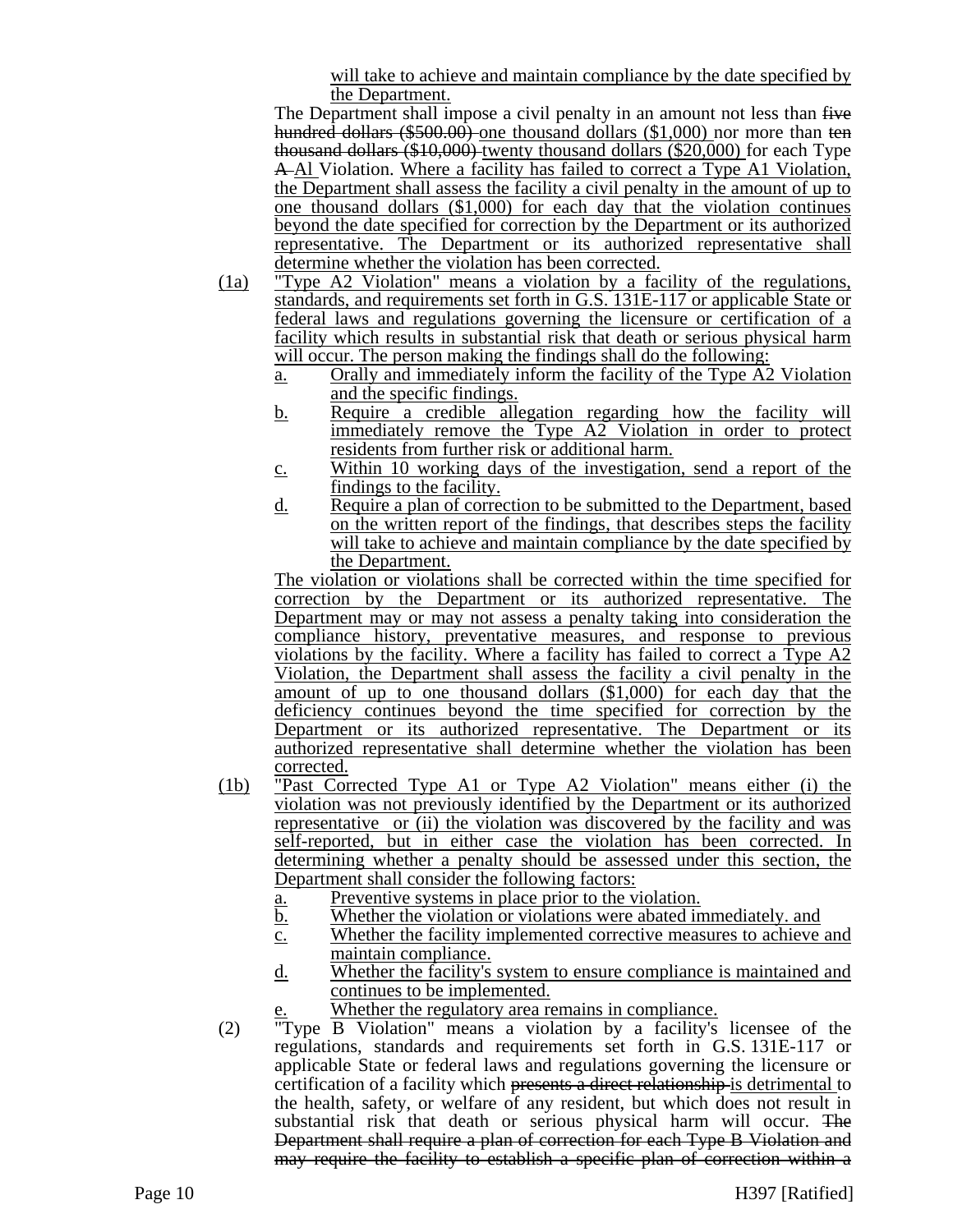specific time period to address the violation. The person making the findings shall do the following:

- a. Orally and immediately inform the facility of the Type B Violation and the specific findings.
- b. Require a written plan regarding how the facility will immediately remove the Type B Violation in order to protect residents from further risk or additional harm.
- c. Within 10 working days of the investigation, send a report of the findings to the facility.
- d. Require a plan of correction to be submitted to the Department, based on the written report of the findings, that describes steps the facility will take to achieve and maintain compliance by the date specified by the Department.

Where a facility has failed to correct a Type B Violation within the time specified for correction by the Department or its authorized representative, the Department shall assess the facility a civil penalty in the amount of up to four hundred dollars (\$400.00) for each day that the violation continues beyond the date specified for correction without just reason for such failure. The Department or its authorized representative shall ensure that the violation has been corrected.

- (3) Repeat Violations. The Department shall impose a civil penalty which is treble the amount assessed under subsection (a) of this section when a facility under the same management or ownership has received a citation during the previous 12 months for which the appeal rights are exhausted and penalty payment is expected or has occurred, and the current violation is for the same specific provision of a statute or regulation for which it received a violation during the previous 12 months. The counting of the 12-month period shall be tolled during any time when the facility is being operated by a court-appointed temporary manager pursuant to law.
- (b) Penalties for failure to correct violations within time specified.
	- (1) Where a facility's licensee has failed to correct a Type A Violation, the Department shall assess the facility's licensee a civil penalty in the amount of up to five hundred dollars (\$500.00) for each day that the deficiency continues beyond the time specified in the plan of correction approved by the Department or its authorized representative. The Department or its authorized representative shall ensure that the violation has been corrected.
	- (2) Where a facility's licensee has failed to correct a Type B Violation within the time specified for correction by the Department or its authorized representative, the Department shall assess the facility's licensee a civil penalty in the amount of up to two hundred dollars (\$200.00) for each day that the deficiency continues beyond the time specified in the plan of correction approved by the Department or its authorized representative without just reason for such failure. The Department or its authorized representative shall ensure that the violation has been corrected.
	- (3) The Department shall impose a civil penalty on a facility's licensee which is treble the amount assessed under subdivision (1) of subsection (a) when a facility under the management, ownership, or control of that same licensee has received a citation and paid a penalty for violating the same specific provision of a statute or regulation for which the facility's licensee has received a citation during the previous 12 months. The counting of the 12-month period shall be tolled during any time when the facility is being operated by a court-appointed temporary manager pursuant to Article 13 of this Chapter.

(c) Factors to be considered in determining amount of initial penalty. In determining the amount of the initial penalty to be imposed under this section, the Department shall consider the following factors:

> (1) The gravity of the violation, including the fact that death or serious physical harm to a resident has resulted; the severity of the actual or potential harm,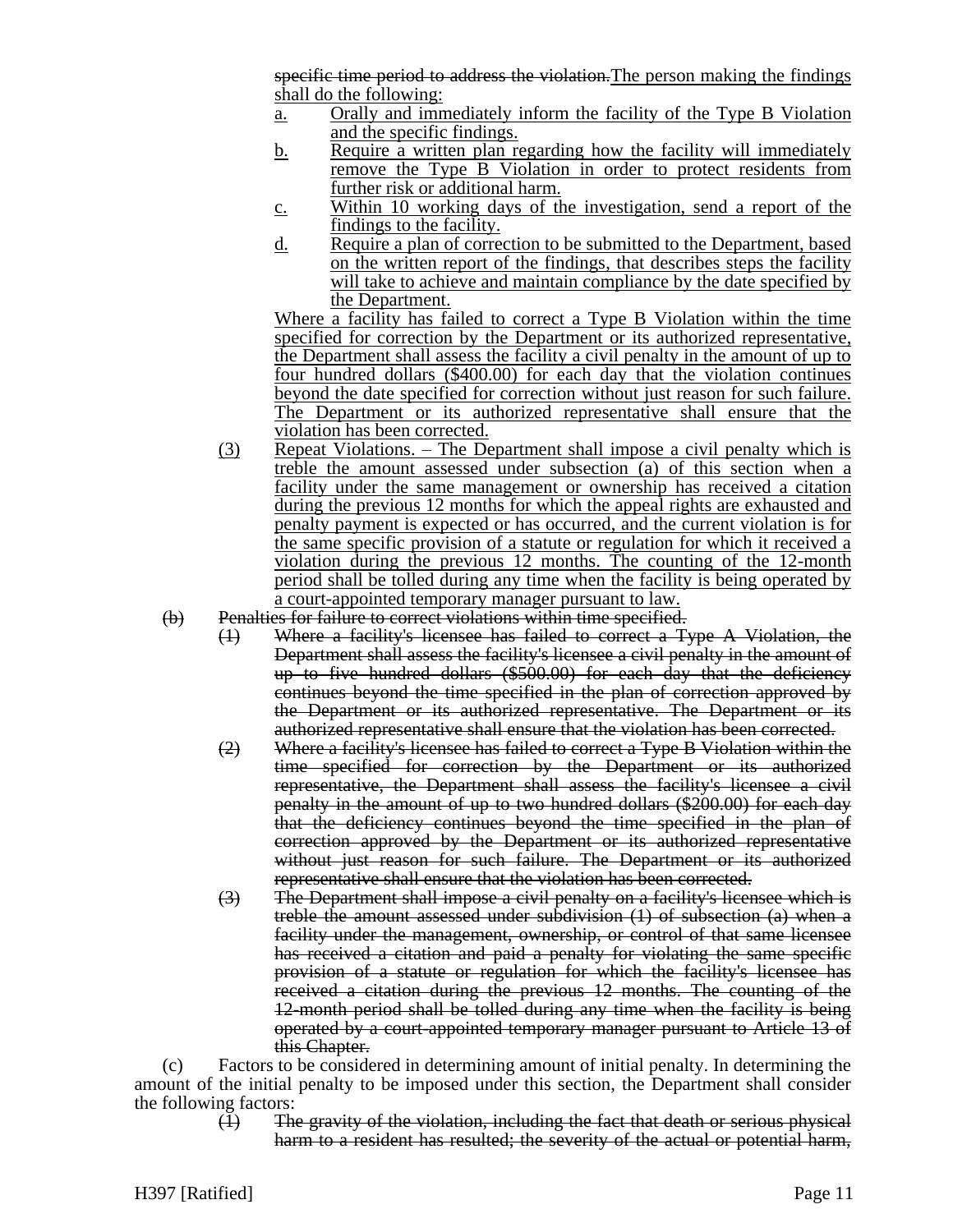and the extent to which the provisions of the applicable statutes or regulations were violated;

- (1a) The gravity of the violation, including the probability that death or serious physical harm to a resident will result; the severity of the potential harm, and the extent to which the provisions of the applicable statutes or regulations were violated;
- (1b) The gravity of the violation, including the probability that death or serious physical harm to a resident may result; the severity of the potential harm, and the extent to which the provisions of the applicable statutes or regulations were violated;
- (2) The reasonable diligence exercised by the licensee to comply with G.S. 131E-256 and G.S. 131E-265 and other applicable State and federal laws and regulations;
- (2a) Efforts by the licensee to correct violations;
- (3) The number and type of previous violations committed by the licensee within the past 36 months;
- (4) The amount of assessment necessary to insure immediate and continued compliance; and
- (5) The number of patients put at risk by the violation.
- (1) There is substantial risk that serious physical harm, abuse, neglect, or exploitation will occur.
- (2) Serious physical harm, abuse, neglect, or exploitation, without substantial risk for resident death, did occur.
- (3) Serious physical harm, abuse, neglect, or exploitation, with substantial risk for resident death, did occur.
- $\frac{(4)}{(5)}$  A resident died.
- (5) A resident died and there is substantial risk to others for serious physical harm, abuse, neglect, or exploitation.
- (6) A resident died and there is substantial risk for further resident death.<br>(7) Reasonable diligence exercised by the licensee to comply
- Reasonable diligence exercised by the licensee to comply with G.S. 131E-256 and G.S. 131E-265 did occur.
- (8) Efforts by the licensee to correct violations.
- (9) The number and type of previous violations committed by the licensee within the past 36 months.
- (10) The number of residents put at risk by the violations.

(c1) The facts found to support the factors in subsection (c) of this section shall be the basis in determining the amount of the penalty. The Secretary shall document the findings in written record and shall make the written record available to all affected parties including:

- (1) The penalty review committee;
- (2) The local department of social services who is responsible for oversight of the facility involved;
- 
- (3) The licensee involved;<br>(4) The residents affected; The residents affected; and
- (5) The family members or guardians of the residents affected.The family member who serves as a responsible party or those who have legal authority on behalf of the affected resident.

(c2) Local county departments of social services and Division of Health Service Regulation personnel shall submit proposed penalty recommendations to the Department within 45 days of the citation of a violation.

(d) The Department shall impose a civil penalty of fifty dollars  $(\$50.00)$  per day on any facility's licensee facility which refuses to allow an authorized representative of the Department to inspect the premises and records of the facility.

Any facility's licensee facility wishing to contest a penalty shall be entitled to an administrative hearing as provided in the Administrative Procedure Act, Chapter 150B of the General Statutes. A petition for a contested case shall be filed within 30 days after the Department mails a notice of penalty to a licensee. At least the following specific issues shall be addressed at the administrative hearing:

(1) The reasonableness of the amount of any civil penalty assessed, and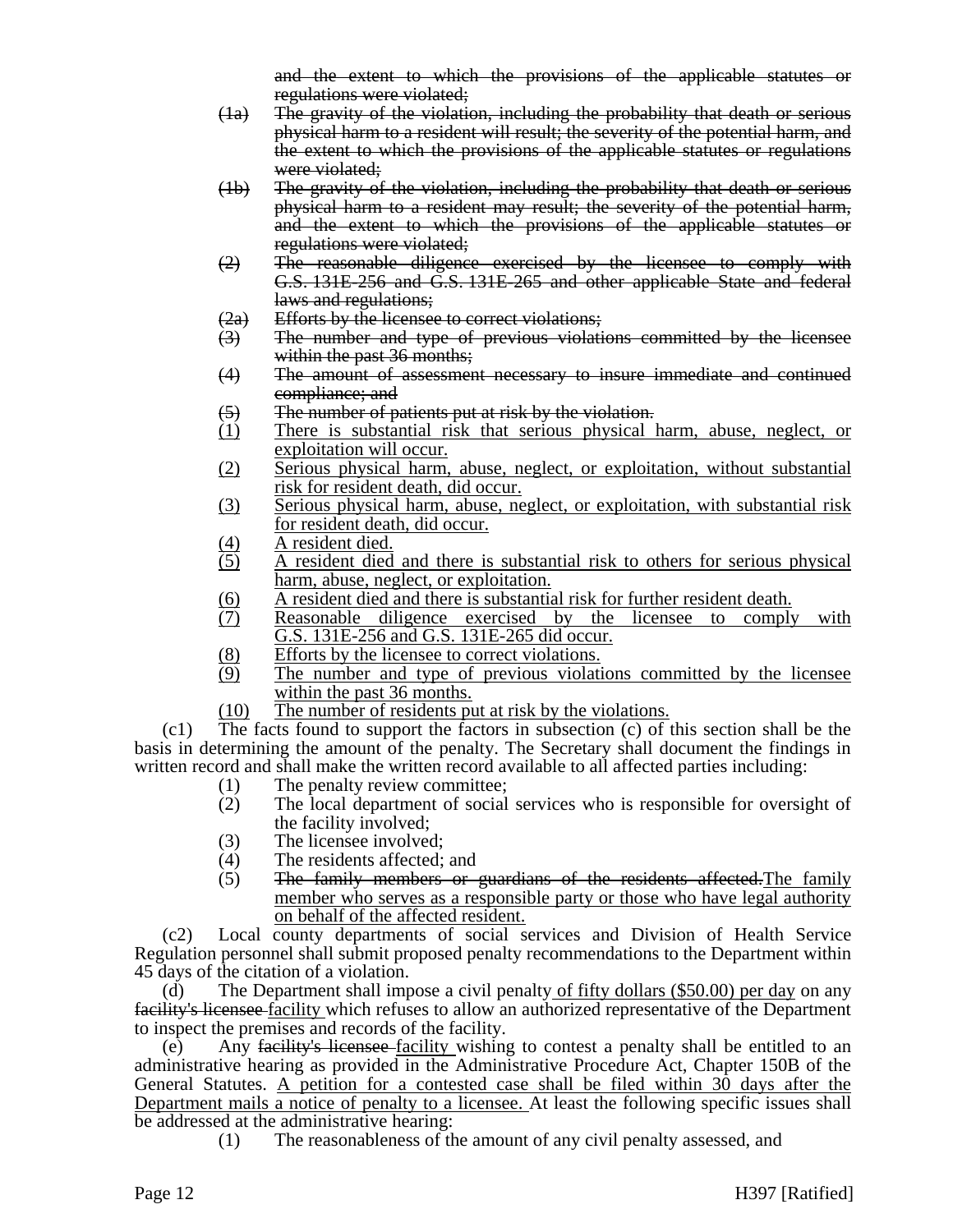(2) The degree to which each factor has been evaluated pursuant to subsection (c) of this section to be considered in determining the amount of an initial penalty.

If a civil penalty is found to be unreasonable or if the evaluation of each factor is found to be incomplete, the hearing officer may recommend that the penalty be adjusted accordingly.

(e1) Notwithstanding the notice requirements of G.S. 131E-24, any penalty imposed by the Department of Health and Human Services under this section shall commence on the day the citation is imposed.

(f) The Secretary may bring a civil action in the superior court of the county wherein the violation occurred to recover the amount of the administrative penalty whenever a facility's licensee: facility:

- (1) Which has not requested an administrative hearing fails to pay the penalty within 60 days after being notified of the penalty; or
- (2) Which has requested an administrative hearing fails to pay the penalty within 60 days after receipt of a written copy of the decision as provided in G.S. 150B-36.

(g) The penalty review committee established pursuant to G.S. 131D-34(h) shall review administrative penalties assessed pursuant to this section.

 $(g1)$  In lieu of assessing  $\frac{a_n}{g}$  and  $\frac{a_n}{g}$  or some of the administrative penalty, the Secretary may order a facility to provide staff training  $\frac{d}{dx}$  if the training is:

- 
- (1) The cost of training does not exceed one thousand dollars  $(\$1,000)$ ;<br>(2) The penalty would be for the facility's only violation within a The penalty would be for the facility's only violation within a 12-month period preceding the current violation and while the facility is under the same management; and
- (3) The training is:
- $\frac{a}{b}$ . (1) Specific to the violation;
- b. (2) Approved by the Department of Health and Human Services; and
- $e_{\overline{z}}(3)$  Taught by someone an individual approved by the Department and other than the provider. Department.

(h) The Department shall not assess an administrative penalty against a facility under this section if a civil monetary penalty has been assessed for the same violation under federal enforcement laws and regulations.

(i) The clear proceeds of civil penalties provided for in this section shall be remitted to the Civil Penalty and Forfeiture Fund in accordance with G.S. 115C-457.2."